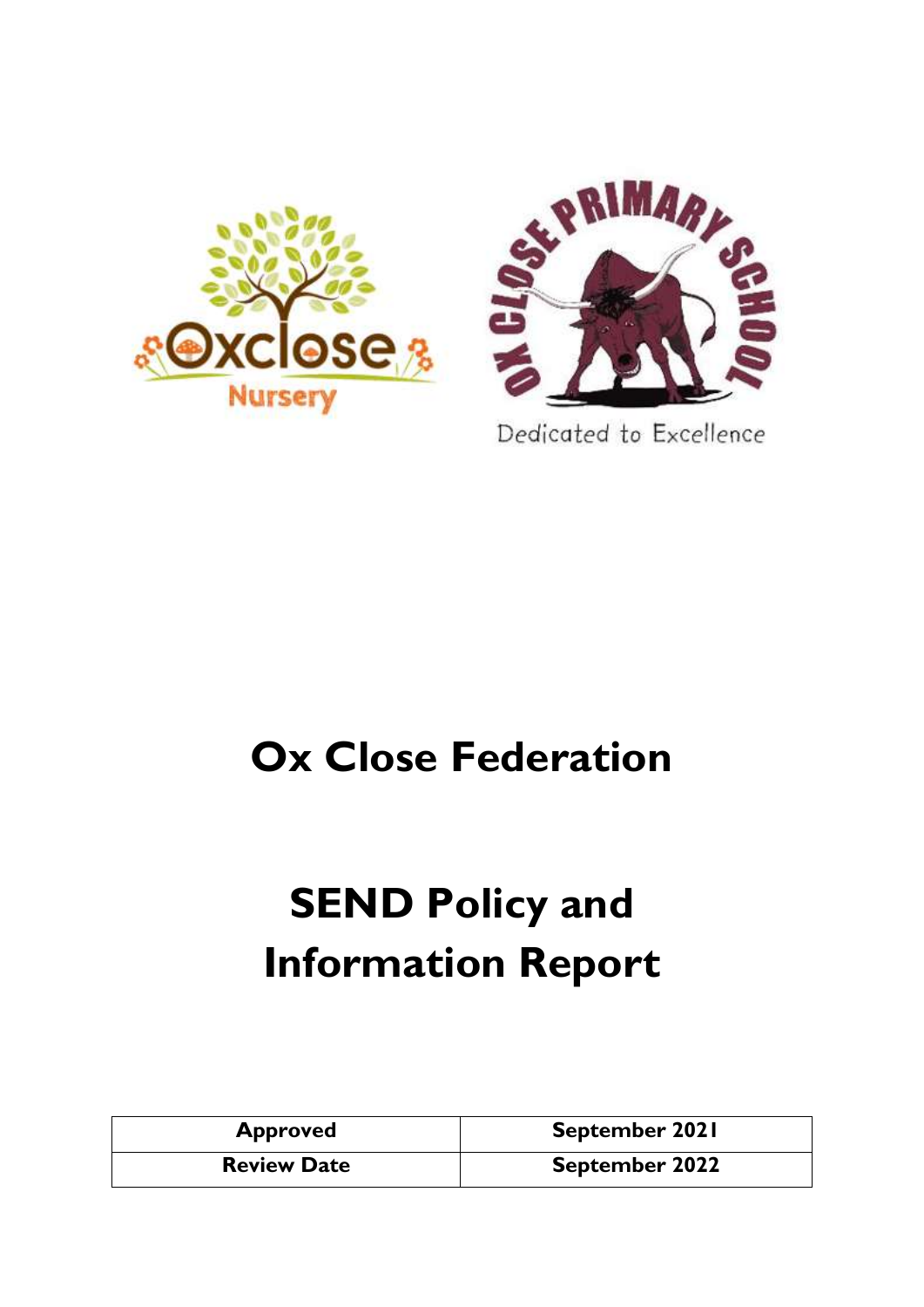## **1. Aims**

Our SEN policy and information report aims to:

- Set out how the Federation will support and make provision for pupils with special educational needs (SEN).
- Explain the roles and responsibilities of everyone involved in providing for pupils with SEN.

At Ox Close Federation, we are committed to the equal inclusion of all pupils in all areas of school life. We recognise the diverse and individual needs of all of our pupils and always take in to account the additional support required by those children with Special Educational Needs and Disabilities (SEND).

We aim to:

- Provide a secure and accessible environment in which all our children can flourish and in which all contributions are considered and valued;
- Include and value the contribution of all families to our understanding of equality and diversity;
- Provide positive non-stereotyping information about gender roles, diverse ethnic and cultural groups and disabled people;
- Improve our knowledge and understanding of issues of anti-discriminatory practice, promoting equality and valuing diversity;
- Make inclusion a thread that runs through all of the activities that run through the Federation.

## **2. Legislation and Guidance**

This policy and information report is based on the statutory Special Educational Needs and Disability [\(SEND\) Code of Practice](https://www.gov.uk/government/uploads/system/uploads/attachment_data/file/398815/SEND_Code_of_Practice_January_2015.pdf) and the following legislation:

- [Part 3 of the Children and Families Act 2014](http://www.legislation.gov.uk/ukpga/2014/6/part/3), which sets out schools' responsibilities for pupils with SEN and disabilities
- [The Special Educational Needs and Disability Regulations 2014](http://www.legislation.gov.uk/uksi/2014/1530/contents/made), which set out schools' responsibilities for education, health and care (EHC) plans, SEN co-ordinators (SENCOs) and the SEN information report

## **3. Definitions**

A pupil has SEN if they have a learning difficulty or disability which calls for special educational provision to be made for them.

They have a learning difficulty or disability if they have:

- A significantly greater difficulty in learning than the majority of the others of the same age, OR
- A disability which prevents or hinders them from making use of facilities of a kind generally provided for others of the same age in mainstream schools

Special educational provision is educational or training provision that is additional to, or different from, that made generally for other children or young people of the same age by mainstream schools.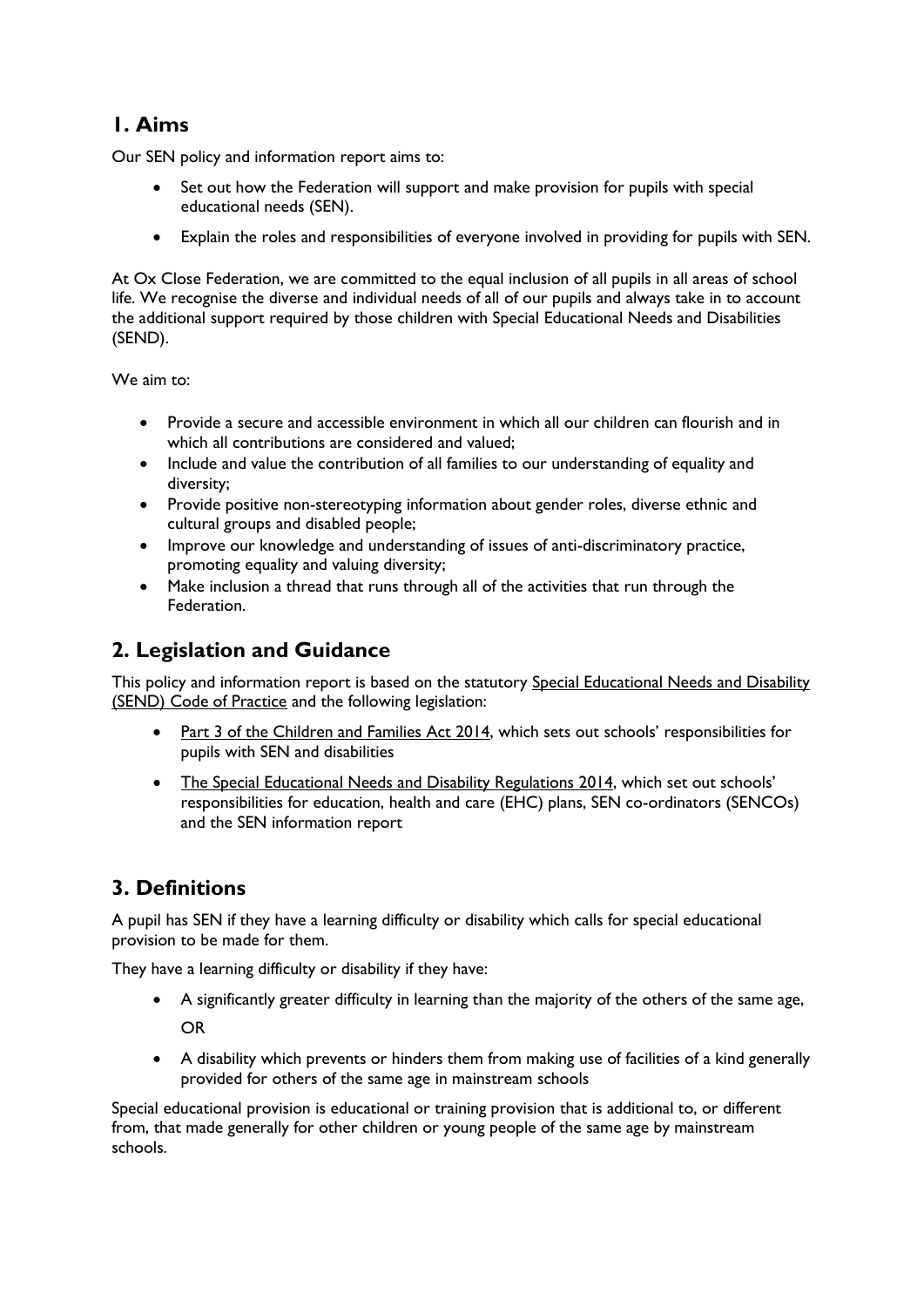## **4. Roles and Responsibilities**

#### **4.1 The SENCO**

#### **The SENCO is Anna Bowden.**

They will:

- Work with the Executive Headteacher and SEN Governor to determine the strategic development of the SEN policy and provision in the school.
- Have day-to-day responsibility for the operation of this SEN policy and the co-ordination of specific provision made to support individual pupils with SEN, including those who have EHC plans.
- Provide professional guidance to colleagues and work with staff, parents, and other agencies to ensure that pupils with SEN receive appropriate support and high-quality teaching.
- Advise on the graduated approach to providing SEN support.
- Advise on the deployment of the school's delegated budget and other resources to meet pupils' needs effectively.
- Be the point of contact for external agencies, especially the local authority and its support services.
- Liaise with potential next providers of education to ensure that the school meets its responsibilities under the Equality Act 2010 with regard to reasonable adjustments and access arrangements.
- Ensure the school keeps the records of all pupils with SEN up to date.

#### **4.2 The SEN Governor**

#### **The SEN Governor is Wendy Hall.**

The SEN Governor will:

- Help to raise awareness of SEN issues at Governing Body meetings.
- Monitor the quality and effectiveness of SEN and disability provision within the school and update the Governing Body on this.
- Work with the Executive Headteacher and SENCO to determine the strategic development of the SEN policy and provision in the school.

#### **4.3 The Executive Headteacher**

#### **The Executive Headteacher is Daniel Harrison.**

The Executive Headteacher will:

- Work with the SENCO and SEN Governor to determine the strategic development of the SEN policy and provision within the school.
- Have overall responsibility for the provision and progress of learners with SEN and/or a disability.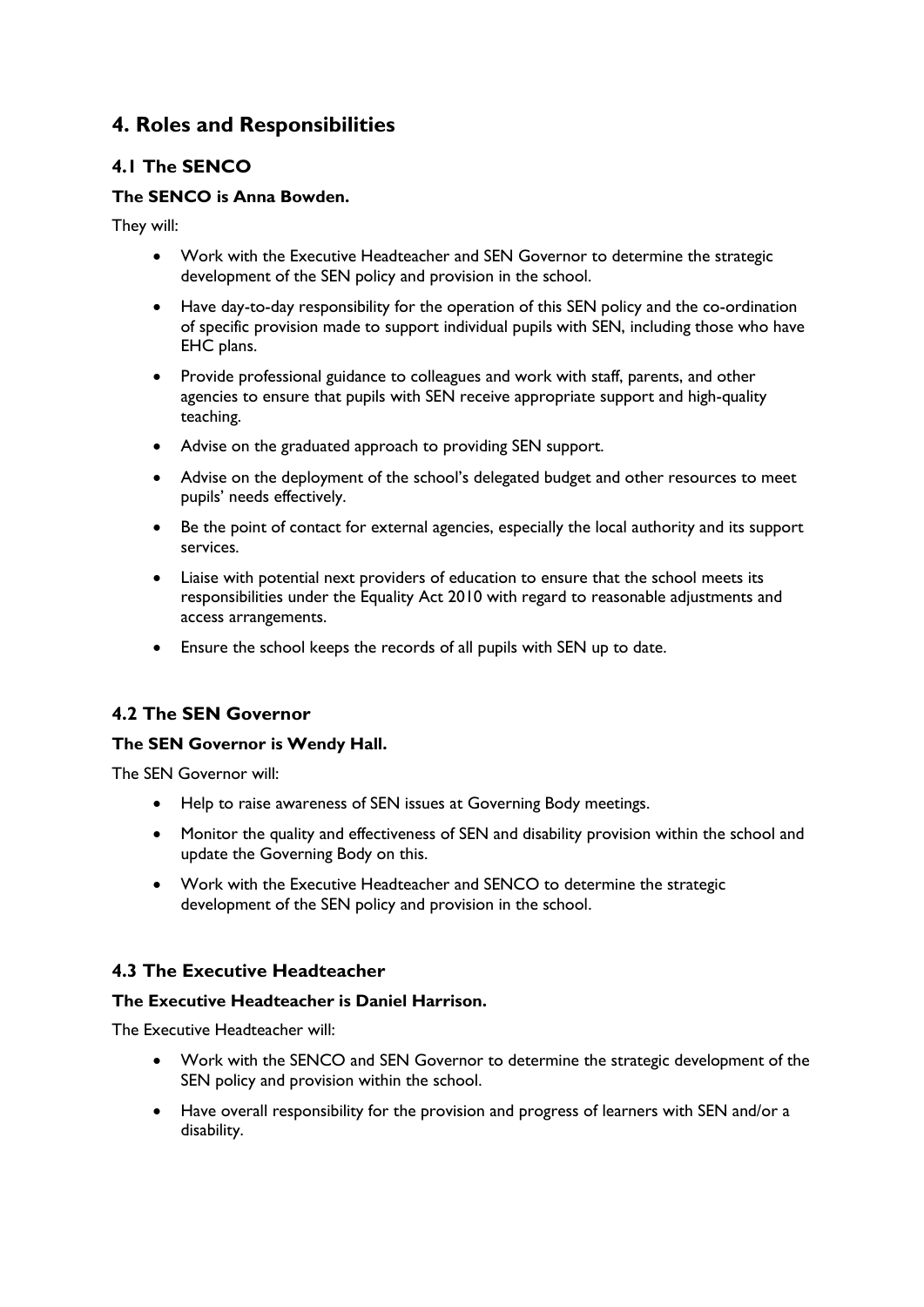#### **4.4 Class Teachers**

Each Class Teacher is responsible for:

- The progress and development of every pupil in their class.
- Working closely with any teaching assistants or specialist staff to plan and assess the impact of support and interventions and how they can be linked to classroom teaching.
- Working with the SENCO to review each pupil's progress and development and decide on any changes to provision.
- Ensuring they follow this SEN policy.

## **5. SEN Information Report**

#### **5.1 The kinds of SEN that are provided for**

There are four broad areas of Special Educational Need.

These are:

- o **Communication and Interaction** This area of need includes children with Autism Spectrum Condition and those with Speech, Language and Communication Needs
- o **Cognition and Learning** This includes children with Specific Learning Difficulties, Moderate Learning Difficulties, Severe Learning Difficulties and Profound and Multiple Learning Difficulties
- o **Social, Emotional and Mental Health Difficulties** This includes any pupils who have an emotional, social or mental health need that is impacting on their ability to learn
- o **Sensory and/or Physical Difficulties** This area includes children with hearing impairment, visual impairment, multi-sensory impairment and physical difficulties.

At Ox Close Federation, we have experience of supporting children and young people with a wide range of need including:

#### **Communication and Interaction**

- o Speech, Language and Communication Needs (SCLN)
- o Autism Spectrum Condition (ASC)

#### **Cognition and Learning**

- o Moderate Learning Difficulties (MLD)
- o Specific Learning Difficulties (SpLD)

#### **Social, Emotional and Mental Health Needs**

- o Mental Health Difficulties
- o Social and Emotional Needs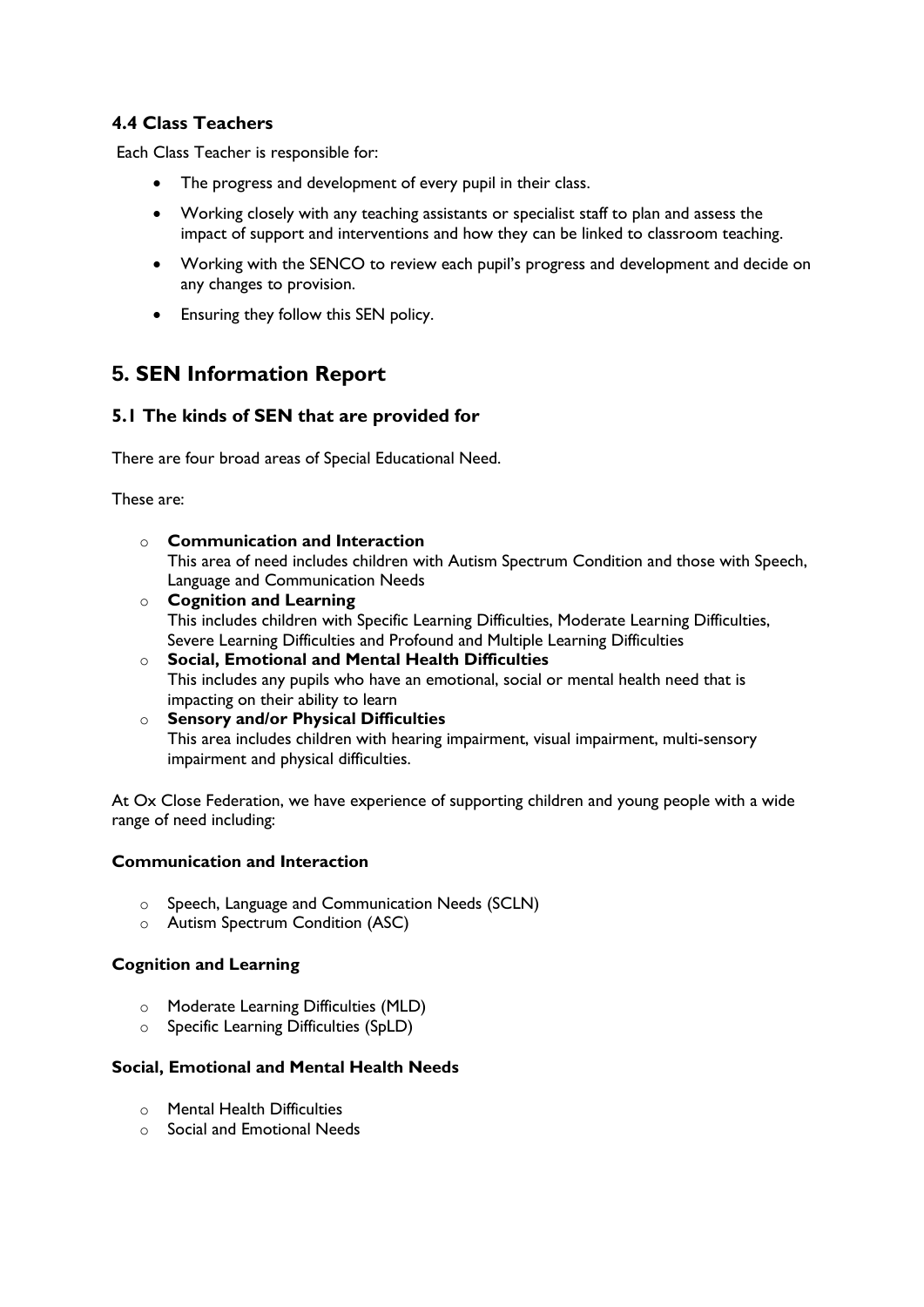#### **Sensory and/or Physical needs**

- o Gross and Fine Motor Needs
- o Sensory Processing Needs
- o Hearing Impairments
- o Visual Impairments
- o Physical Disability
- o Attention Deficit Disorder (ADD)
- o Attention Deficit Hyperactivity Disorder (ADHD)

#### **5.2 Identifying pupils with SEN and assessing their needs**

Most children and young people in mainstream schools will have their special educational needs met through good classroom practice. This is called **Quality First Teaching.** However, some children will need some additional support.

We will assess each pupil's current skills and levels of attainment on entry, which will build on previous settings and Key Stages, where appropriate.

Class teachers will make regular assessments of progress for all pupils and identify those whose progress:

- Is significantly slower than that of their peers starting from the same baseline.
- Fails to match or better the child's previous rate of progress.
- Fails to close the attainment gap between the child and their peers.
- Widens the attainment gap.

#### **Early Identification of Need**

In deciding whether to make special education provision to support educational, social, physical or emotional needs, we:

- $\circ$  Work in partnership with parents/carers. Detailed parent information about a child is taken when children start at nursery, and regular termly feedback meetings are held with parents.
- o Consult with relevant external agencies such as Speech and Language Therapy, Occupational Therapy and CAMHS.
- o Use assessment tools & materials.
- o Use observations from keyworkers.
- o Use Short Notes which are shared and discussed with parents.
- o Use advice from Educational Psychology service.

#### **SEN Support**

Where a pupil is identified as having a special educational need we follow a **graduated approach** which takes the form of cycles of "**Assess**, **Plan**, **Do**, **Review**".

This means that we will:

- o **Assess** a child's special educational needs
- o **Plan** the provision to meet your child's aspirations and agreed outcomes
- o **Do** put the provision in place to meet those outcomes
- o **Review** the support and progress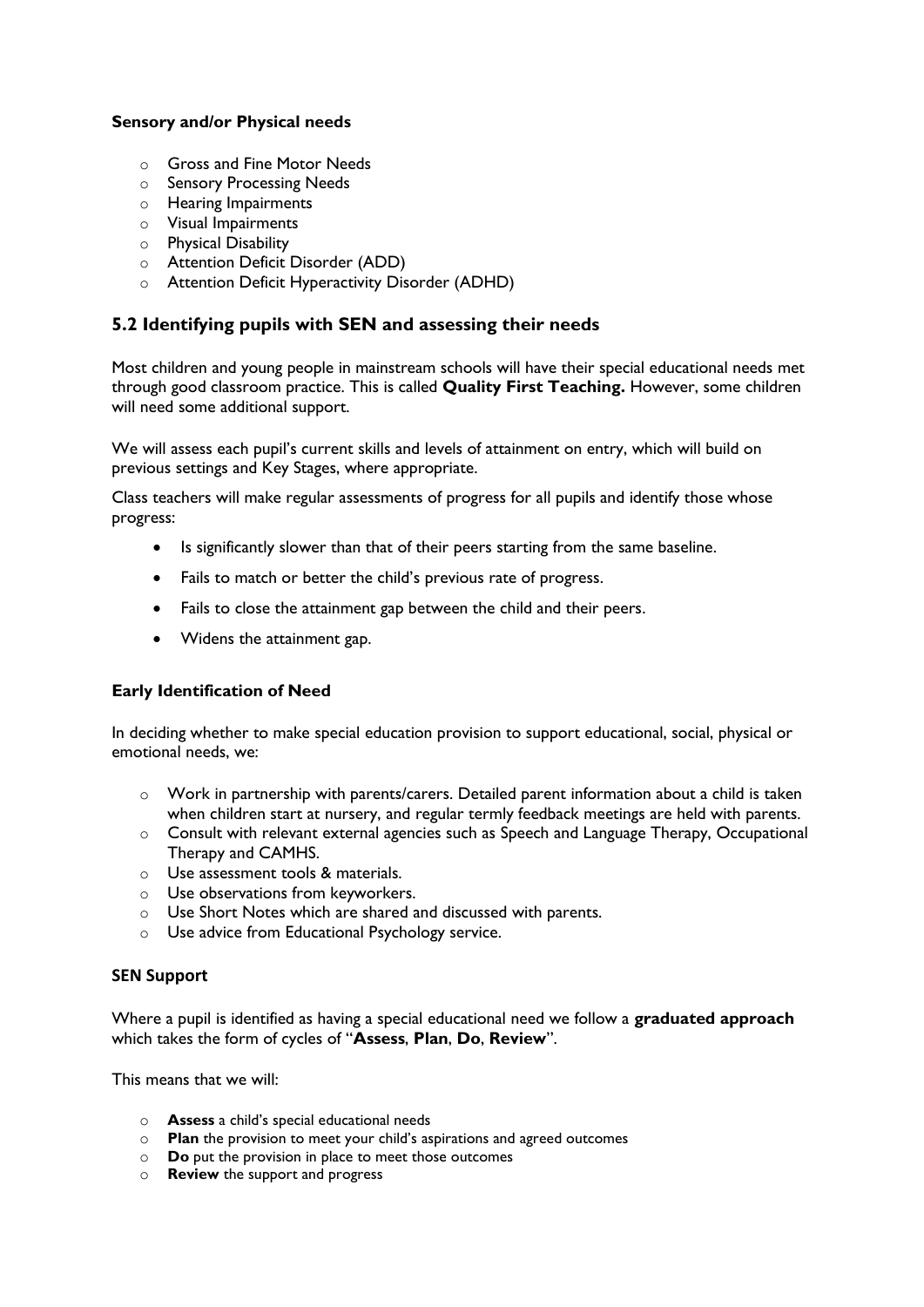Termly assessments are carried out by staff who work together to moderate children's work. This moderation is supported by the Local Authority on a regular basis. The school uses a tracking system to analyse data and to identify gaps in children's learning and to plan appropriate intervention when required. Different children require different levels of support to diminish the difference and to achieve age related expectations.

School staff may initially identify a concern. The class teacher alongside the SENCO will discuss the child's needs and a meeting with parents/carers and/or the child/young person would be arranged at the earliest opportunity. During this meeting a **Short Note** would be completed with agreed outcomes for the child/young person and next steps.

The next steps may require the involvement of specialist support or advice, for example Educational Psychology, SENDIASS (Parent Advice and Support Service) or another education, health and social care professional. It is important to understand that the involvement of professionals does not always seek to label or diagnose, but to seek advice and strategies to enable a child/young person to reach their full potential.

As part of this approach, every child with SEN will have an individualised SEN Support Plan that describes the child's needs, outcomes and provision to meet those needs. Parents/carers and child/young person views are integral to this process.

A small percentage of children and young people with significant and/or complex needs may require an assessment that could lead to an Education, Health and Care Plan (EHCP).

The purpose of an EHCP is to make special educational provision to meet special educational needs of the child or young person, to secure the best possible outcomes for them across education (SEND Code of Practice p.142). It is a legal document that describes a child or young person's special educational, health and social care needs. We do not currently have any EHC Plans.

#### **5.3 Consulting and involving pupils and parents**

We will have an early discussion with the pupil and their parents when identifying whether they need special educational provision.

These conversations will make sure that:

- Everyone develops a good understanding of the pupil's areas of strength and difficulty.
- We take into account the parents' concerns.
- Everyone understands the agreed outcomes sought for the child.
- Everyone is clear on what the next steps are.

Notes of these early discussions will be added to the pupil's record and given to their parents.

We will formally notify parents when it is decided that a pupil will receive SEN support.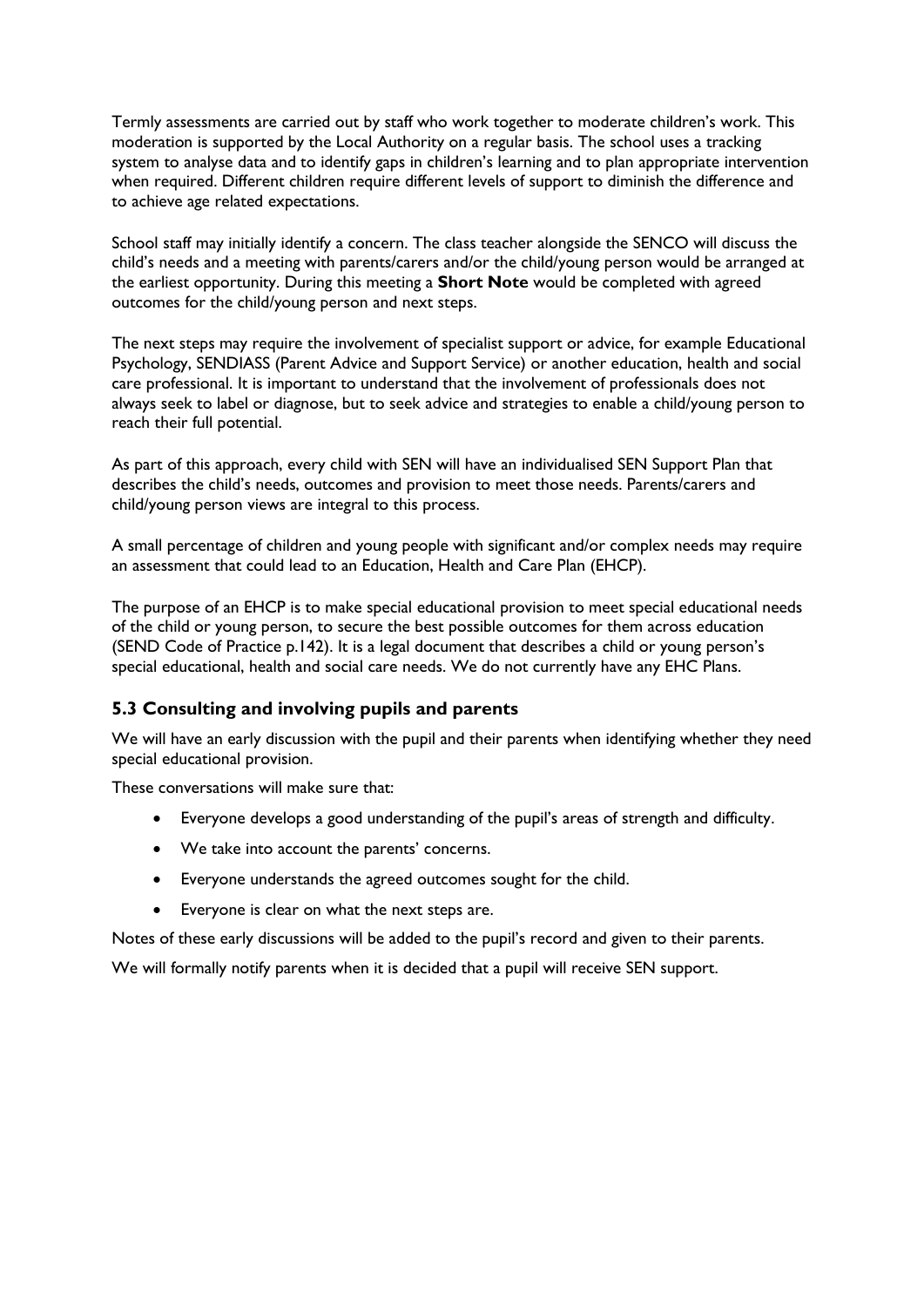#### **5.4 Assessing and reviewing pupils' progress towards outcomes**

Where a pupil is identified as having a special educational need we follow a **graduated approach** which takes the form of cycles of "**Assess**, **Plan**, **Do**, **Review**".

This means that we will:

- o **Assess** a child's special educational needs
- o **Plan** the provision to meet your child's aspirations and agreed outcomes
- o **Do** put the provision in place to meet those outcomes
- o **Review** the support and progress

The class or subject teacher will work with the SENCO to carry out a clear analysis of the pupil's needs. This will draw on:

- The teacher's assessment and experience of the pupil
- Their previous progress and attainment or behaviour
- Other teachers' assessments, where relevant
- The individual's development in comparison to their peers and national data
- The views and experience of parents
- The pupil's own views
- Advice from external support services, if relevant

The assessment will be reviewed regularly.

All teachers and support staff who work with the pupil will be made aware of their needs, the outcomes sought, the support provided, and any teaching strategies or approaches that are required. We will regularly review the effectiveness of the support and interventions and their impact on the pupil's progress.

#### **5.5 Supporting pupils moving between phases and preparing for adulthood**

#### **How we support children/young people with SEN starting at our school**

As Oxclose Nursery and Ox Close Primary are federated, we already know the majority of the children through regular visits to the Nursery throughout the year.

For children who do not attend the Nursery, EYFS teachers will liaise with the other nurseries and ensure that they are fully aware of the child's abilities, interests and needs.

We have a series of transition visits for all children starting at Ox Close so that the children and parents become familiar with the setting.

#### **How we support children/young people with SEN moving between classes in our school**

Ox Close is a community and so the children know all of the staff. When the children are reaching a transition point, we have transition days in school so that the children become familiar with their new teacher, setting and also the differing routines.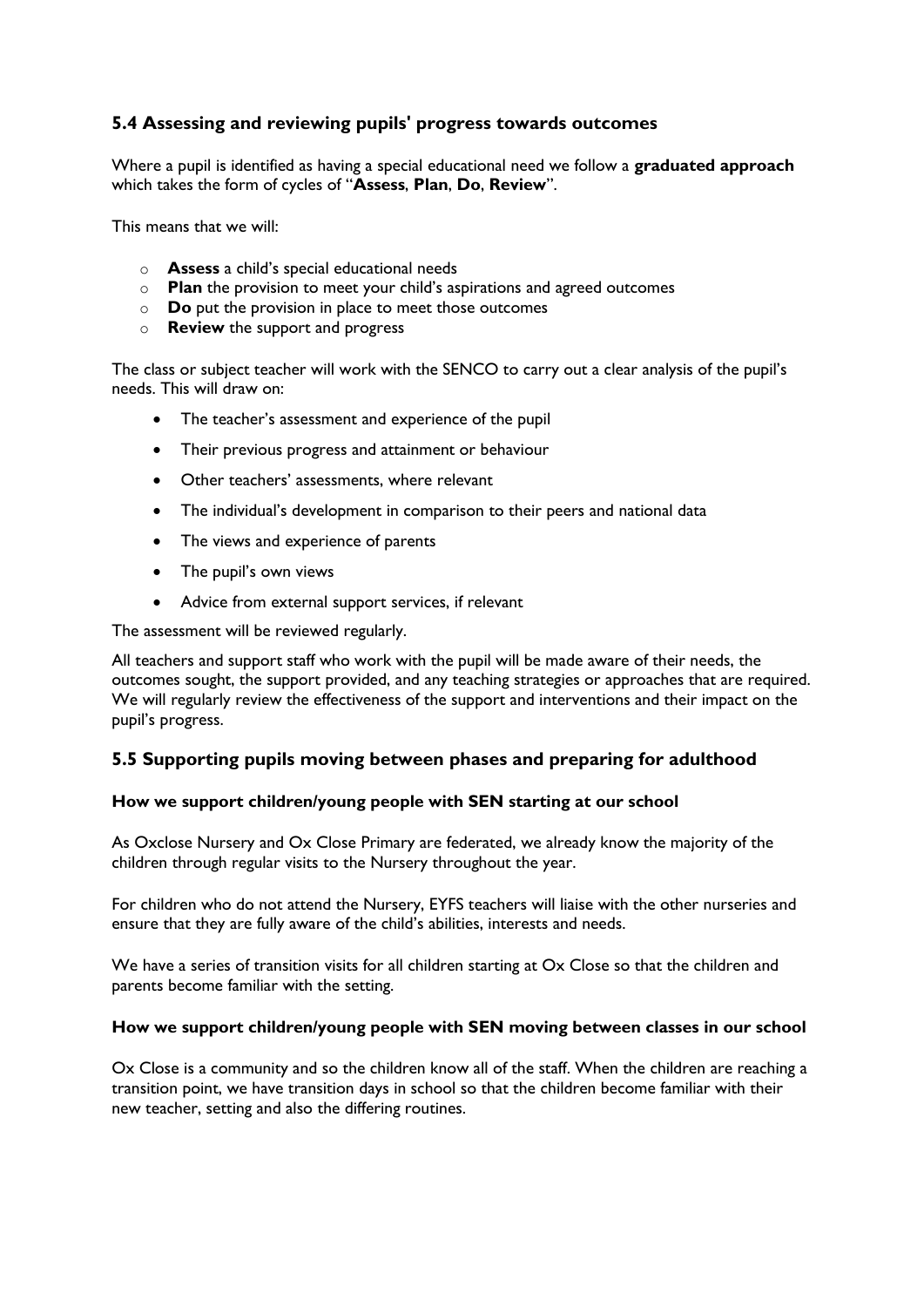#### **How we support children/young people with SEN leaving our school**

Children with SEN are given an extensive level of support before they move to their new school. We work closely with parents and their school of choice to make sure that the transition is as smooth as possible.

As well as in school meetings, there are opportunities for extra transition visits to the new school and also an assigned point of contact.

#### **5.6 Our approach to teaching pupils with SEN**

At Ox Close Federation, we pride ourselves in being inclusive which means supporting all children to learn, contribute and participate in all aspects of school life alongside their peers. All pupils follow the Early Years Framework and National Curriculum at a level and pace that is appropriate to their abilities. At times and when it is felt appropriate, modifications to the curriculum may be implemented.

The curriculum includes, not only the formal requirements of the Early Years Framework and the National Curriculum, but also a range of additional opportunities to enrich the experiences of pupils.

The curriculum also includes the social aspects that are essential for life-long learning, personal growth and development of independence at all ages and ability levels. By encouraging independence at all age and ability levels we endeavour to develop confidence, improve self-esteem and promote enthusiasm in all our pupils.

Some of the actions we may take to achieve this are:

- o Help all pupils achieve to the best of their abilities, despite any difficulty or disability they may have.
- o Modify the curriculum to meet individual needs.
- $\circ$  Ensure that teaching staff are aware of and sensitive to the needs of all pupils, teaching pupils in a way that is more appropriate to their needs.
- $\circ$  To make suitable provision for children with SEND to fully develop their abilities, interests and aptitudes and gain maximum access to the curriculum.

We ensure that all children are offered the opportunity to participate with activities outside of the classroom by making reasonable adjustments to the organisation of these. For example, we ensure SEND children have an appropriate level of adult support if going out of school, we organise transport that provides appropriate access and staff complete a comprehensive risk assessment of any excursion to ensure all children are safe and included. In addition, our SEND children are given the opportunity to participate in visits to settings that meet their specific needs.

If you would like to discuss your SEND requirements in detail please contact the school to arrange an appointment.

#### **5.7 Adaptations to the curriculum and learning environment**

Children learn and develop in different ways and may need extra help and support at various points throughout their time at school. Some children, at some time in their school life might have additional or different needs and it may be that they will be on our SEN register for a short period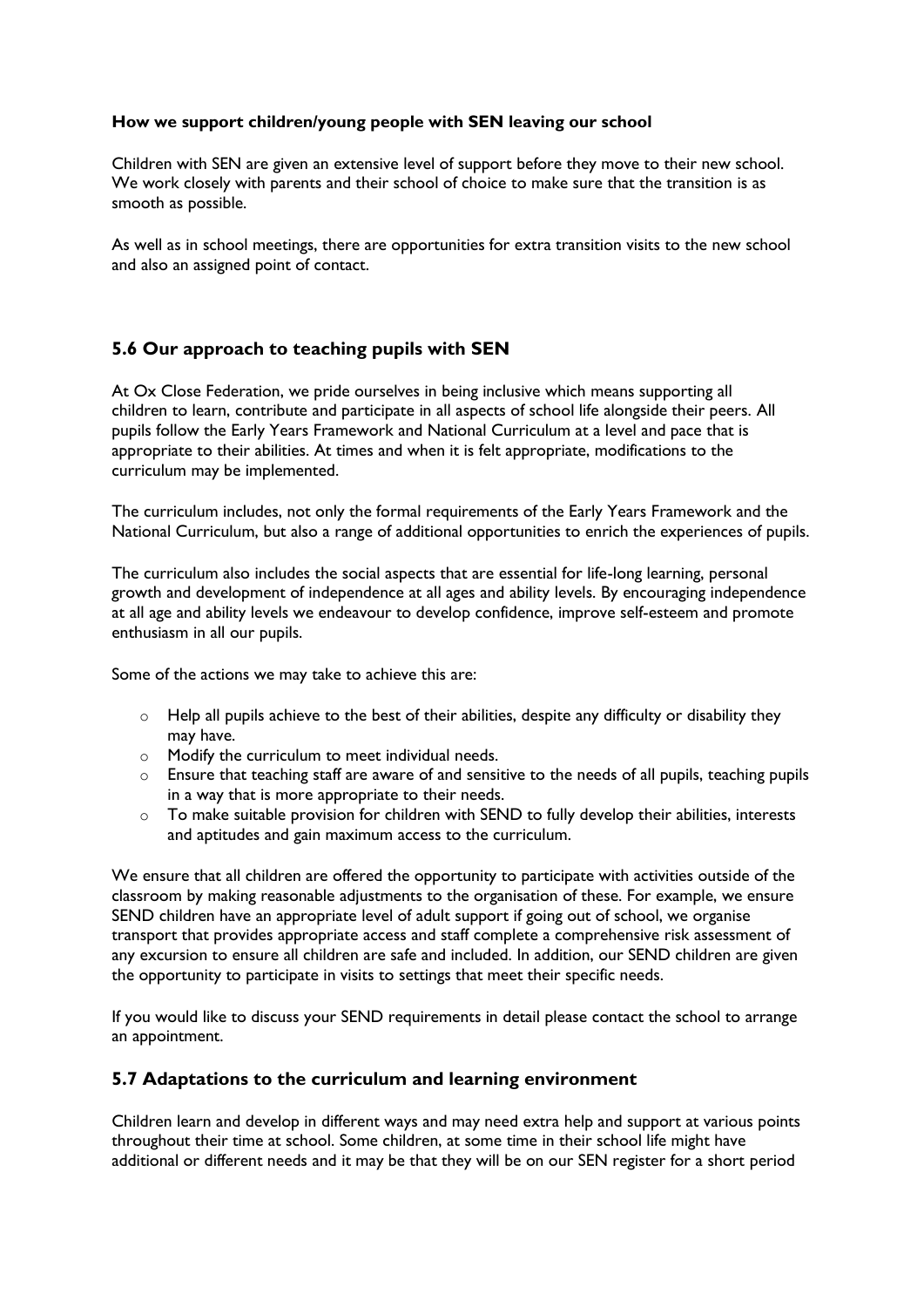or a long period of time. However, children's needs will be frequently reassessed regularly in order to ensure that the provision is suitable and supports every child's development.

Our SENCO, working alongside class teachers, oversees all SEN provision, different approaches to teaching and monitors progress of any child requiring additional support across the school. The class teacher will oversee, plan and work with each child with SEND in their class to ensure that progress in every area is made. This is Quality First Teaching and is where the work is highly differentiated and suits the needs of all children, it comes in the form of a lesson rather than an intervention programme.

Alongside Quality First Teaching, that your child will receive in lessons, there may be a Teaching Assistant (TA) working with your child, either individually or as part of a group, if this is seen as necessary by the class teacher. This means that children may be taken out of the classroom for these sessions but they will continue to work on the same areas as the rest of the children in their class which ensures that they can go back into the classroom with a smooth transition. The regularity of these sessions will be explained to parents when the support starts.

To successfully match pupil ability to the curriculum and learning environment there are some actions and adaptations we may take to achieve this:

- $\circ$  Ensure that all pupils have access to the school curriculum and all school activities.
- o Help all pupils achieve to the best of their abilities, despite any difficulty or disability they may have.
- o Ensure that teaching staff are aware of and sensitive to the needs of all pupils, teaching pupils in a way that is more appropriate to their needs.
- o Pupils to gain in confidence and improve their self-esteem.
- o To work in partnership with parents/ carers, pupils and relevant external agencies in order to provide for children's special educational needs and disabilities.
- o To identify at the earliest opportunity, all children that need special consideration to support their needs (whether these are educational, social, physical or emotional)
- o To make suitable provision for children with SEN to fully develop their abilities, interests and aptitudes and gain maximum access to the curriculum.
- $\circ$  Ensure that all children with SEN are fully included in all activities of the school in order to promote the highest levels of achievement.
- o To promote self-worth and enthusiasm by encouraging independence at all age and ability levels.
- o To give every child the entitlement to a sense of achievement.
- $\circ$  To regularly review the policy and practice in order to achieve best practice.

#### **5.8 Expertise and training of staff**

The school enjoys good working relationships with a wide range of people who provide services to children with SEND and their families.

The external specialists may:

- o Act in an advisory capacity
- o Extend expertise of school staff
- o Provide additional assessment
- o Support a child directly
- o Suggest statutory assessment is advisable
- $\circ$  Consult with all parties involved with the child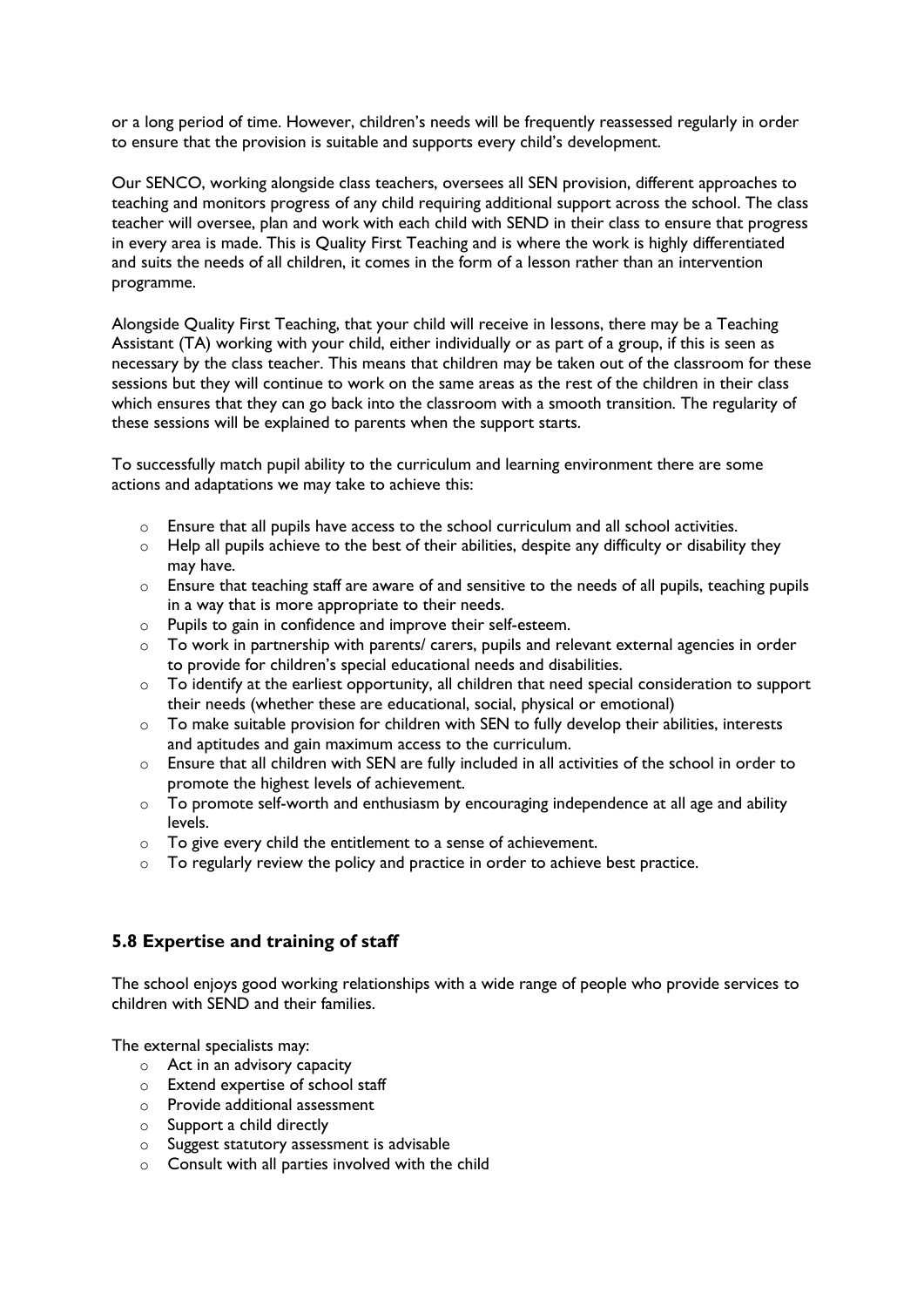#### These include:

- o [Durham SEND Information,](http://www.durhamsendiass.info/durhams-local-offer/) Advice and Support Service
- o Local Authority Special Educational Needs Inclusion Team
- o Educational Psychology Service
- o Emotional Wellbeing Team
- o Cognition and Learning Team
- o Autism and Social Communication Team
- o Behaviour Intervention Team
- o One Point Hub
- o Health Agencies particularly the School Nurse Service and Health Visitors
- o Child and Adolescent Mental Health Services (CAMHS)
- o Speech and Language Therapists
- o Crisis Response
- o Virtual School for Looked After Children
- $\circ$  Specialist therapists Occupational Therapy and Physiotherapy
- o Specialist health services
- o Medical Practitioners

Our SENCO is Anna Bowden who holds the National Special Educational Needs Qualification. Anna can be contacted at [a.bowden102@oxclsoespennymoor.uk](mailto:a.bowden102@oxclsoespennymoor.uk) or by calling 01388814860.

Our Additional Needs Budget is used to support children and young people with SEN. This is used to support children and young people with

This is used to support children and young people with SEND by:

- Buying in services of external specialists.
- Buying resources to support children.
- Running in school interventions that are above and beyond the Quality First Curriculum.

If a child has complex special educational needs, we could also receive additional funding from the Local Authority to meet the agreed outcomes.

#### **5.9 Evaluating the effectiveness of SEN provision**

We evaluate the effectiveness of provision for pupils with SEN by:

- Reviewing pupils' individual progress towards their goals each term
- Reviewing the impact of interventions on a half termly basis.
- Using pupil questionnaires
- Monitoring by the SENCO
- Using provision maps to measure progress
- Holding annual reviews for pupils with EHC plans

#### **5.10 Complaints about SEN provision**

Complaints about SEN provision in our school should be made to the SENCO in the first instance. They will then be referred to the school's complaints policy, which is also available on the school website.

The parents of pupils with disabilities have the right to make disability discrimination claims to the first-tier SEND tribunal if they believe that our school has discriminated against their children. They can make a claim about alleged discrimination regarding: